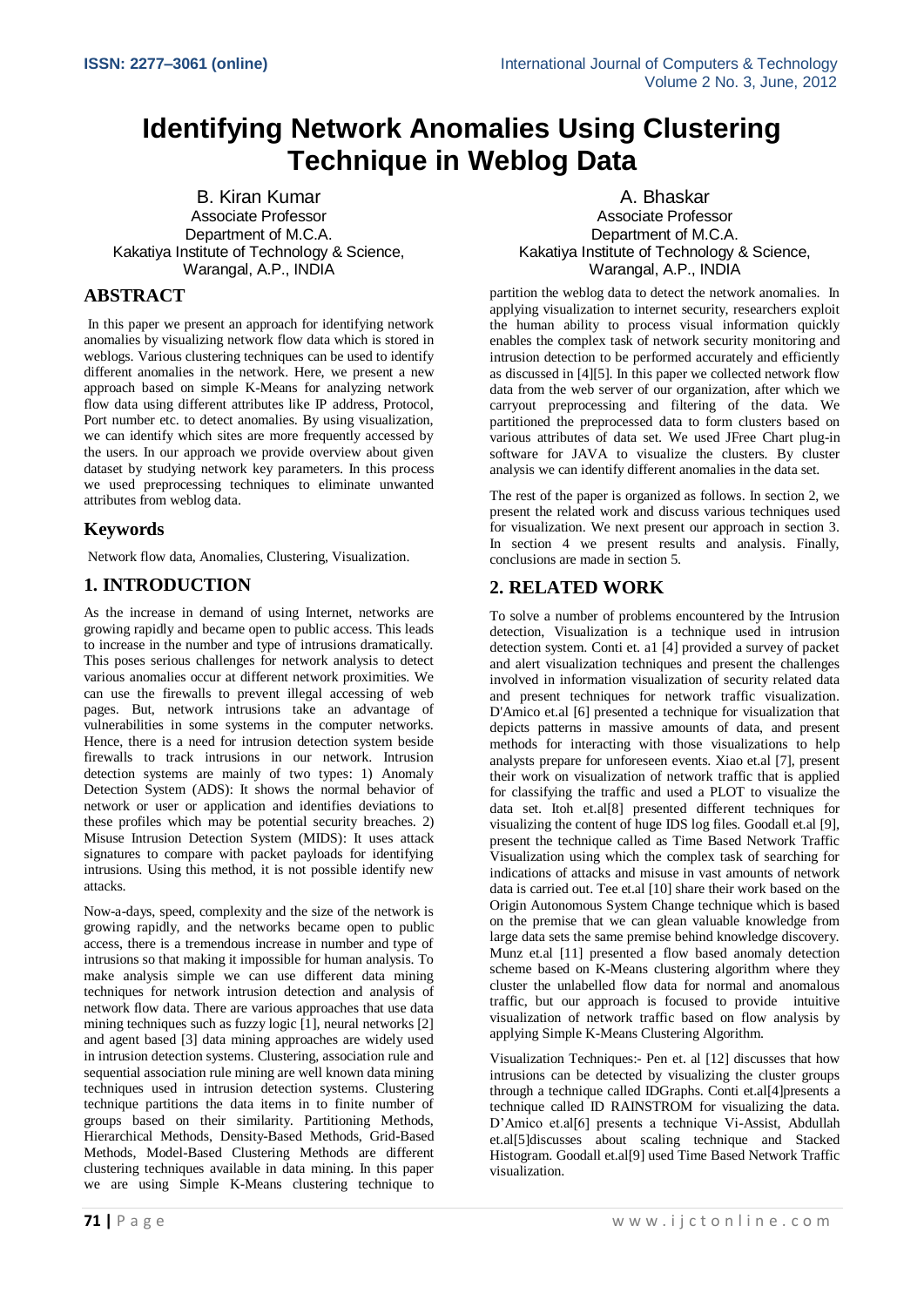### **3. OUR APPROACH**

In this paper we discuss the data collection method, preprocessing and filtering of the data. Then we used K-Means clustering algorithm to form the clusters on different network flow attributes. After this we analyzed those clusters by visualizing the flow data to detect the network anomalies. Figure.1 depicts the overall process of our approach. First we collect network flow data in the form of web log records from web server. The sample of collected raw data is shown in figure 2.

#### **Fig 1: Process Flow**



**Fig 2:Raw Web log data**

| Select the File Name                                                                                                                                                                                                                                                                                                                                                                                                                                                                                                                                                                                                                                                                                                                                                                                                                                                                                                                                                                                                                                                                                                                                                                                                                                                                                                                                                                                                                                                                                                                                                                                                                                                                                                                                                                                                                                                                                                                                                                                                                                                                                                                                                                                           | <b>Wernswapners</b> be- | <b>EN swse</b> | PREPROCESSING & FILTERING |
|----------------------------------------------------------------------------------------------------------------------------------------------------------------------------------------------------------------------------------------------------------------------------------------------------------------------------------------------------------------------------------------------------------------------------------------------------------------------------------------------------------------------------------------------------------------------------------------------------------------------------------------------------------------------------------------------------------------------------------------------------------------------------------------------------------------------------------------------------------------------------------------------------------------------------------------------------------------------------------------------------------------------------------------------------------------------------------------------------------------------------------------------------------------------------------------------------------------------------------------------------------------------------------------------------------------------------------------------------------------------------------------------------------------------------------------------------------------------------------------------------------------------------------------------------------------------------------------------------------------------------------------------------------------------------------------------------------------------------------------------------------------------------------------------------------------------------------------------------------------------------------------------------------------------------------------------------------------------------------------------------------------------------------------------------------------------------------------------------------------------------------------------------------------------------------------------------------------|-------------------------|----------------|---------------------------|
| 204/2011 16:22 (192.168.40.20) OET filtp.Mdseds mozilla.com/frefox/teadlines.am(2)<br>2/4/2011 16:22 (192.168.40.20) GET http://bdoeds.miszlita.com/findbx/headlines.em<br>2/4/2011 18:22 (192.188.40.20) GET No. Prewsrss.blc.co.ukhsamewsantine_work<br>2/4/2011 16:22 (192.168.40.28) GET http://newsriss.bbc.co.uk/tss/news/intine_work<br>2/4/2011 16:22 (192.18), 40.22) OET filts: Meeste boci ce univerwalves em/Pedibornie<br>2/4/2011 16:22 (192.168.40.20) OET http://leads.brock.co.uk/news/ras.nml?addon=il<br>2/4/2011 16:22 (193.168.58.7) GET info://mail.google.com/mail/cirtata/contactstore<br>2/4/2011 18:22 (193.169.30.6) GET http://relay.google.com/create_session HTTR/1.<br>2/4/2011 16:22 (192.168.40.20) GET http://page.ad2.posulesyndication.com/pagead<br>2/4/2011 16:22 (192.168.50.1) POST HB/Jmail.google.com/mail/?ul=2≤=f103525<br>2/4/2011 16:22 (1921) 68:30:60 GET http://retay.google.com/create_session HTTP/1<br>2/4/2011 16:22 (192.168.9) 7/ GET http://mail.google.com/mail/citataitontactston/<br>2/4/2011 18:22 (192.168.50.7) GET http://musi.google.com/musil/mages/2/filtersiv/fol-<br>2N47211 16:22 (1921F88 50.7) GET http://pagead2.googlenandication.com/pagead/<br>2/4/2011 14:22 (1931) 68:30.00 GET http://wiay.google.com/cneate_swession.http://<br>2/4/2011 16:22 (192.168.50.5) GET http://airfai.in/Artei-3G/tariffa.html HTTP:1.0<br>24/2011 16:22 (192.169.90.5) GET http://airtal.in/Antoi-3Gifte-you.com HTTP/1.0<br>24/2011 16:22 (192.169.50 S) GET http://airtel.in/Airtel-3Glaintel.com HTTP/1.0<br>2/4/2011 16:22 (192:160.50 S) GET http://airlel.in/Arlel-3D/Scripts/AD, RunActiveCoe<br>2/4/2011 14:22 (192:168.50.5) OET http://aktai.in/Artei-30/highsticts/highstick.com h<br>2/4/2011 16:22 (191.168.50.5) GET Hispolairtal in Kirtai-38/highstide/righstide-full1.<br>2/4/2011 18:22 (192.168.50.5) GET http://aktui.in/Artoi-30/is/superstelekt.is HTTP/1<br>2/4/2011 16:22 (192.188.00 S) GET http://airfel.in/Wittel-3G&slinuxen-1.4.4 min.js HTT<br>204/2011 16 24 (192:188.9d.7) POST http://mail.google.com/mail/citatalcontactWore<br>2/4/2011 16:26 (192:368.50.7) POST filts://mak.google.com/mail/?ui=288e-f103525[a] |                         |                |                           |
| E A                                                                                                                                                                                                                                                                                                                                                                                                                                                                                                                                                                                                                                                                                                                                                                                                                                                                                                                                                                                                                                                                                                                                                                                                                                                                                                                                                                                                                                                                                                                                                                                                                                                                                                                                                                                                                                                                                                                                                                                                                                                                                                                                                                                                            |                         |                | ٠                         |

This data set is preprocessed and then filtered based on key parameters like IP address, Protocol, and URL. The preprocessing step is very much important for our approach since it decides the formation of clusters. In preprocessing step we trimmed the length of the URL by eliminating unnecessary control characters, and request parameters. Preprocessing is done in such a way that the clusters do not overlap and distant apart. After the preprocessing the data set is filtered by eliminating unwanted attributes. In the filtering step we eliminated request method (GET/POST). The preprocessed and filtered data set is shown in figure 3. After filtering of the data set, we applied the simple K-Means algorithm on some meaningful attributes like IP address, Protocol and URL. The resultant clusters are shown in figure 4.

#### **Fig 3: Preprocessed and Filtered data.**

| Select the File Name.                      | <b>REIDEAVACTION Ltd.</b>                                                                                                                                                                                                                                                                                                                                                                                                                                                                                                                                                                                                                                                                                                                                                                                                                                                                                                                                                                                                                                                                                                                                                                                               | <b>Browse</b> | PREPROCESSING & RUTERING |
|--------------------------------------------|-------------------------------------------------------------------------------------------------------------------------------------------------------------------------------------------------------------------------------------------------------------------------------------------------------------------------------------------------------------------------------------------------------------------------------------------------------------------------------------------------------------------------------------------------------------------------------------------------------------------------------------------------------------------------------------------------------------------------------------------------------------------------------------------------------------------------------------------------------------------------------------------------------------------------------------------------------------------------------------------------------------------------------------------------------------------------------------------------------------------------------------------------------------------------------------------------------------------------|---------------|--------------------------|
| 234/201109:261192 105.8.67/us.If. almg.com | 294/201103 20112 100.50 4/d ents1.google.co.im<br>294/201109-201512-103.50 Mwww.google.com<br>2H/2011(2E:35132 165 50-Retaut Inicipalit com<br>DIAQ011(89:39142.180 0.67)safebrowsing clients annule com-<br>2H2D11(883S)182.166.0.1198oors.google.com<br>214/2011033:351152.169.50-Rwww.google.com<br>294/201109-361152-105 0.07/www.google.com<br>234/2011) 09:36(112.198.0.07/thfasids.migdita.com<br>28/201109:30 LE2 103 50. Ewww.freshersworld.com<br>214/2011031-20152 169.100.11 (www.is-adress.com<br>284/201109-060102.100.100.11 (www.id-adress.com<br>204/201109/36 192:160.100.11 (www.is-adress.com<br>204/201103-36(192.193.100.11 www.ip-adress.com<br>[14/2011/09:36t192.168.100.11/pagead2.googlesyndication.com<br>2/4/201109-36(192.168.100.11)www.la-adress.com<br>294/2011099.36(182.108.30.flives2.msg.virhoo.com<br>2H4/2D11109.361182.108.30.5Wcs1.msg.yahoo.com<br>(396/2011) 03-261132 199 30:50:cs1 mig vahoo.tom<br>[38/201109-301192.169.30:flincs,2 msg yahoo.com<br>24/2011(9):36(192.168.30:9httpvcs2.msg.yahoo.com<br>294/2011/09:36(192.168.30.5) http://st.nnsg.yahoo.com<br>14/101109:36(162.168.30.5httpvcs1.ntdg.yatico.com<br>24/2011/03/36/192 108 30:5/httpvcs2.msg.vaheo.com |               |                          |
|                                            |                                                                                                                                                                                                                                                                                                                                                                                                                                                                                                                                                                                                                                                                                                                                                                                                                                                                                                                                                                                                                                                                                                                                                                                                                         |               |                          |

The formed clusters are visualized and analyzed based on IP address, Protocol and URL to identify network anomalies.

|  |  |  | <b>Fig 4: Clusters</b> |
|--|--|--|------------------------|
|--|--|--|------------------------|

| A CUSTERING OF DATA                          |                        | ing (Division |
|----------------------------------------------|------------------------|---------------|
| <b>Commentant</b>                            | <b>KILDING BIRDING</b> |               |
| 152.110.100.11 Nic of Magazints 14           |                        |               |
| LIEL chariers<br>Mesos mozilla com           |                        |               |
| pageant pospiesyntalation com-               | ī,                     |               |
|                                              |                        |               |
| FOOS BROOKIDE-GLANWA                         |                        |               |
| 192.116,30.5 his of Requested                |                        |               |
| UPIL clusters                                |                        |               |
| Intercent Amegawitos cent.                   | z                      |               |
| FRENCKZ THERAWHER EETH                       |                        |               |
| HO3.0076VBERR T696                           | <b>ARTISTS</b>         |               |
| Frest 2 minutes gainting Steart              |                        |               |
| 197 158 SQ.A Fax of Findamethic              |                        |               |
|                                              |                        |               |
| cherta1.poogle.co.m.                         |                        |               |
| maut microsoft.com<br>www.thistheroworld.com |                        |               |
| HOS BECOME MAIN                              |                        |               |
| www.material.com                             |                        |               |
|                                              |                        |               |
| 182.160.50.0 No of Requests3                 |                        |               |
| <b>CIRC Chiefers</b>                         |                        | υ             |
| pr-tochi.i Burtta poogla.com                 |                        |               |

**Fig 5: Visualization of Clusters.**